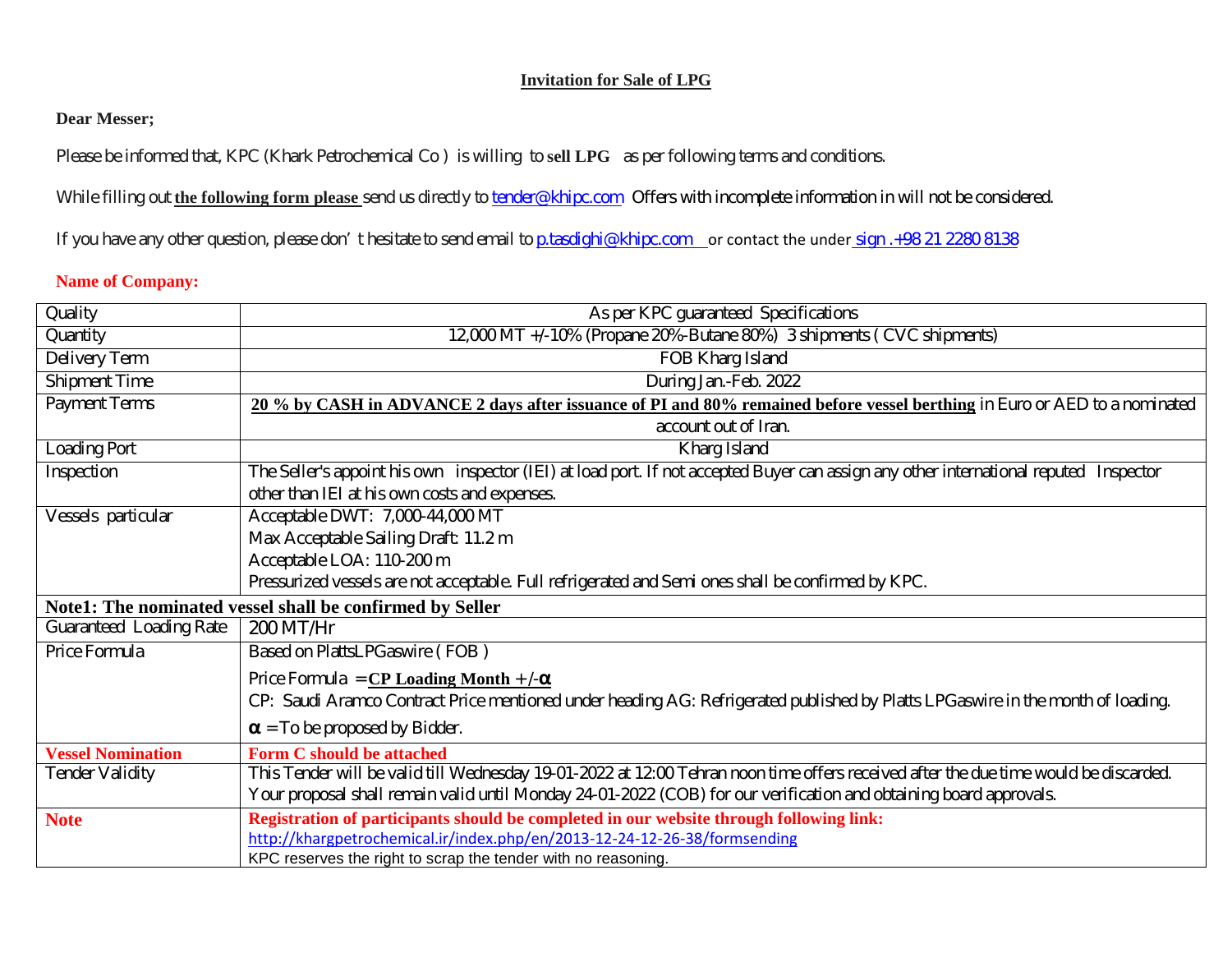# **BUTANE**

### **PRODUCT AT KHARG PETROCHEMICAL COMPANY**

| <b>TEST</b>                                      | <b>METHOD ASTM</b> | <b>RESULTS</b>  |
|--------------------------------------------------|--------------------|-----------------|
| <b>1- PROPANE &amp; LIGHTER</b>                  | $D-2163$           | 4               |
| (MOLE %) MAX                                     |                    |                 |
| 2-TOTAL BUTANE (MOLE %) MIN                      | D-2163             | 94              |
| <b>3-TOTAL PENTANE &amp; HEAVIER</b>             | $D-2163$           | $\overline{2}$  |
| (MOLE %) MAX                                     |                    |                 |
| 4-SPECIFIC GRAVITY @ $\frac{60}{ }$ of MAX<br>60 | D-2598             | $0 - 585$       |
| <b>5 - CORROSION NUMBER</b>                      | D-1838             | $1-A$           |
| 6 - VAPOUR PRESSURE (PSIG) @ 100 ºF MAX D-2598   | 50                 |                 |
| 7 - HYDROGEN SULFIDE                             | $D-2420$           | <b>NEGATIVE</b> |
| 8 - TOTAL SULPHUR (WT PPM) MAX                   | D-6667             | 30              |
| 9 - NON VOLATILE RESIDUE VOL% MAX                | $D-2158$           | 0.1             |